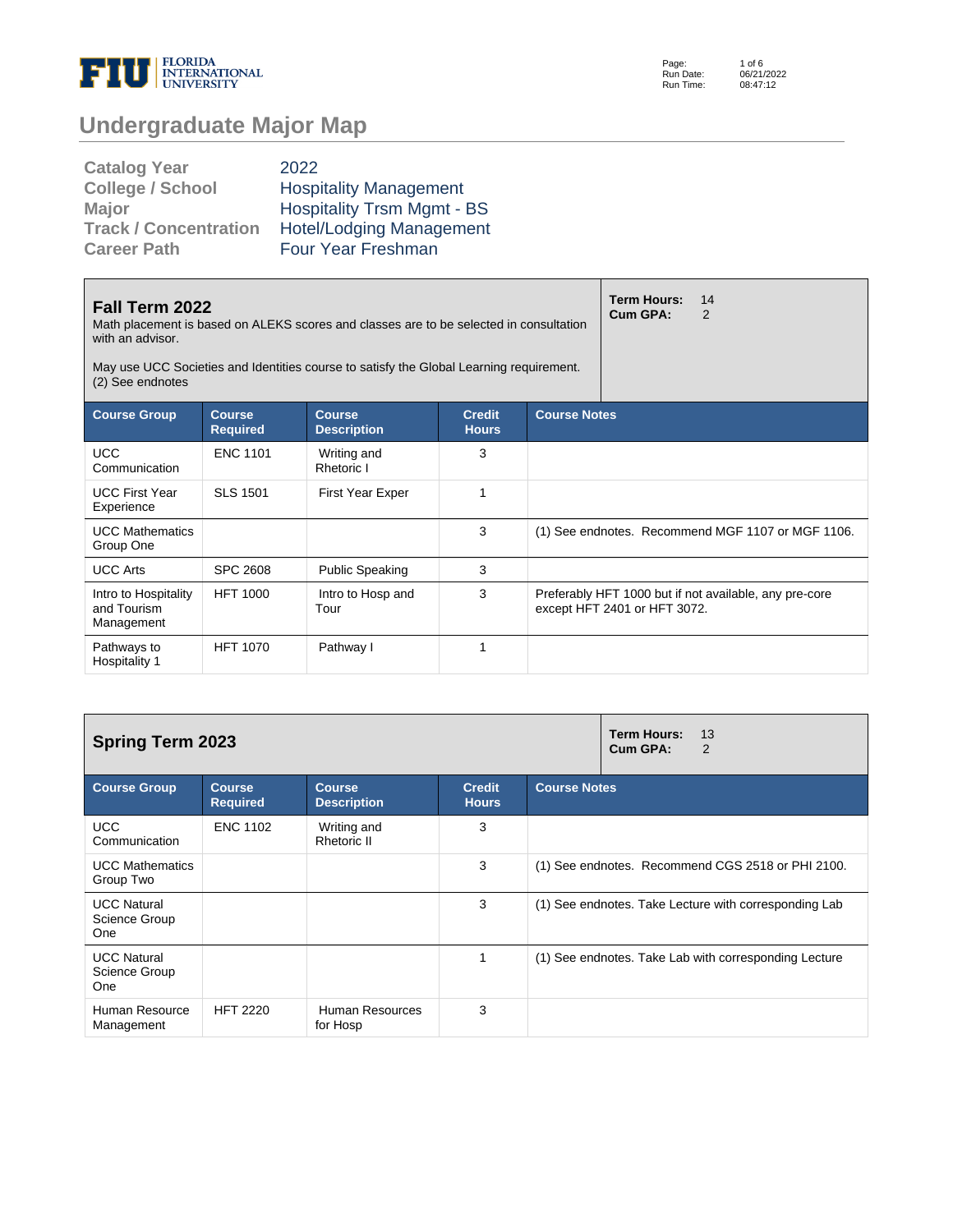

# **Undergraduate Major Map**

| <b>Summer Term 2023</b><br>Use this semester to catch up on coursework and/or satisfy the 9 credits summer<br>requirement (if needed). (3) See endnotes |                            |                                     |                               |                     |                     | <b>Term Hours:</b><br>- 6<br>2 |
|---------------------------------------------------------------------------------------------------------------------------------------------------------|----------------------------|-------------------------------------|-------------------------------|---------------------|---------------------|--------------------------------|
| <b>Course Group</b>                                                                                                                                     | Course,<br><b>Required</b> | <b>Course</b><br><b>Description</b> | <b>Credit</b><br><b>Hours</b> | <b>Course Notes</b> |                     |                                |
| <b>UCC Social</b><br>Science Group<br><b>One</b>                                                                                                        |                            |                                     | 3                             |                     | Recommend AMH 2020. |                                |
| <b>General Electives</b>                                                                                                                                |                            |                                     | 3                             |                     |                     |                                |

| Fall Term 2023<br>May use UCC Humanities with Writing course to satisfy the Global Learning requirement.<br>(2) See endnotes |                                  | <b>Term Hours:</b><br>13<br>Cum GPA:<br>2 |                               |                                                          |                                     |
|------------------------------------------------------------------------------------------------------------------------------|----------------------------------|-------------------------------------------|-------------------------------|----------------------------------------------------------|-------------------------------------|
| <b>Course Group</b>                                                                                                          | <b>Course</b><br><b>Required</b> | <b>Course</b><br><b>Description</b>       | <b>Credit</b><br><b>Hours</b> | <b>Course Notes</b>                                      |                                     |
| Hospitality<br>Information<br>Technology                                                                                     | <b>HFT 2441</b>                  | Hospitality Info<br>Tech                  | 3                             |                                                          |                                     |
| <b>UCC Humanities -</b><br>Group Two                                                                                         |                                  |                                           | 3                             | (1) See endnotes                                         |                                     |
| <b>UCC Natural</b><br>Science - Group<br>Two                                                                                 |                                  |                                           | 3                             | (1) See endnotes.<br>Take Lecture with corresponding Lab |                                     |
| <b>UCC Natural</b><br>Science - Group<br>Two                                                                                 |                                  |                                           | 1                             | (1) See endnotes.                                        | Take Lab with corresponding Lecture |
| <b>UCC Social</b><br>Science Group<br>Two                                                                                    | ECO 2023                         | Principles Microeco                       | 3                             |                                                          |                                     |

| <b>Spring Term 2024</b>                           |                                  |                                       |                               |                     |  | 15<br>2 |
|---------------------------------------------------|----------------------------------|---------------------------------------|-------------------------------|---------------------|--|---------|
| <b>Course Group</b>                               | <b>Course</b><br><b>Required</b> | <b>Course</b><br><b>Description</b>   | <b>Credit</b><br><b>Hours</b> | <b>Course Notes</b> |  |         |
| Accounting                                        | <b>HFT 2401</b>                  | Accounting for<br>Hosp                | 3                             |                     |  |         |
| Law for the<br>Hospitality<br>Industry            | <b>HFT 3603</b>                  | <b>Hospitality Law</b>                | 3                             |                     |  |         |
| <b>General Electives</b>                          |                                  |                                       | 3                             |                     |  |         |
| Beverage<br>Management<br><b>Required Courses</b> | <b>HFT 3861</b>                  | <b>Spirits</b><br><b>Fundamentals</b> | 3                             |                     |  |         |
| <b>UCC Humanities</b><br>Group One                |                                  |                                       | 3                             |                     |  |         |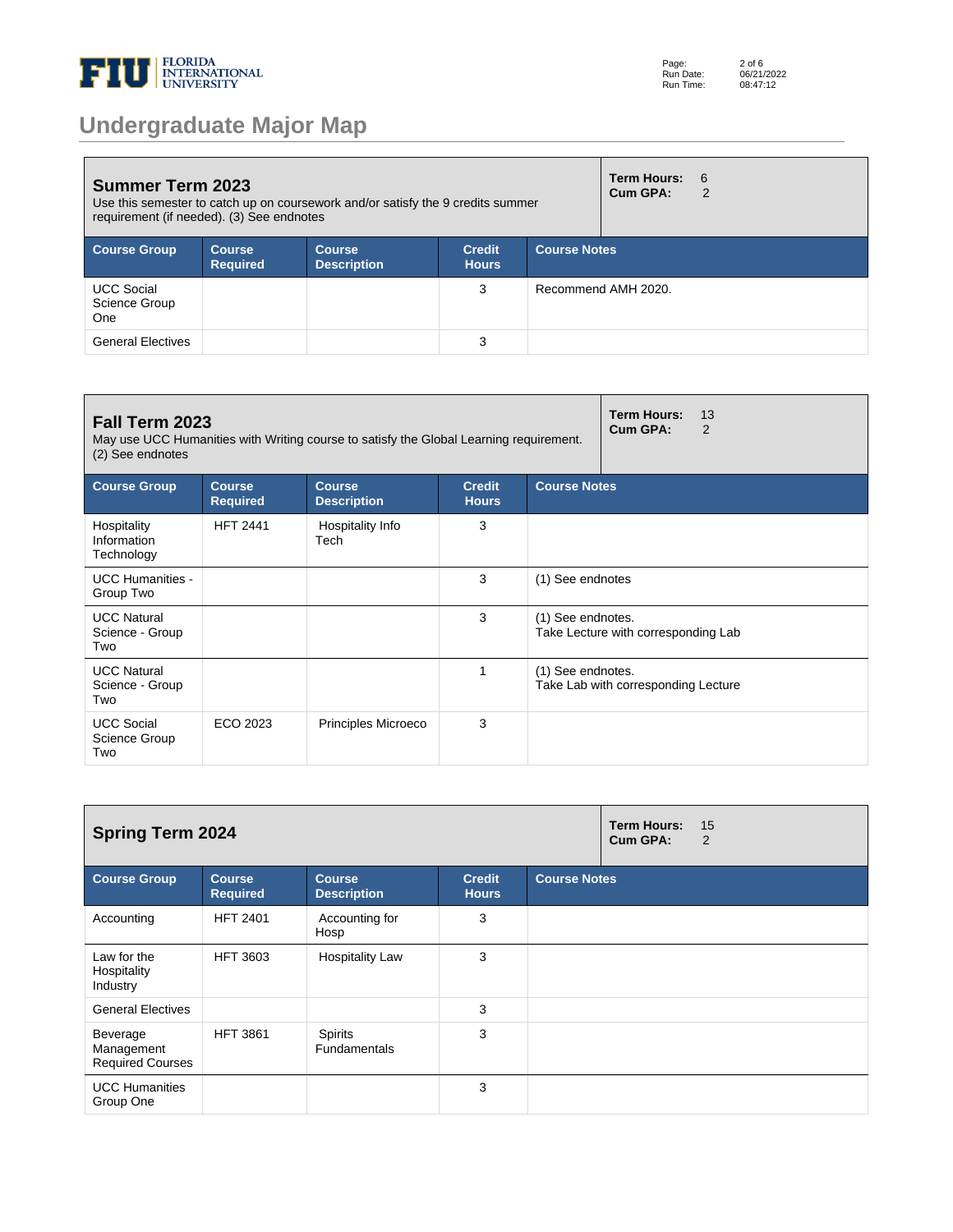

|  |  | <b>Undergraduate Major Map</b> |  |
|--|--|--------------------------------|--|
|  |  |                                |  |

| <b>Summer Term 2024</b><br><b>Hospitality Industry Experience</b><br>Use this semester to catch up on coursework and/or satisfy the 9 credits summer<br>requirement (if needed). (3) See endnotes |                                  |                                     |                               |                     |  | $6 \frac{1}{2}$<br>2 |
|---------------------------------------------------------------------------------------------------------------------------------------------------------------------------------------------------|----------------------------------|-------------------------------------|-------------------------------|---------------------|--|----------------------|
| <b>Course Group</b>                                                                                                                                                                               | <b>Course</b><br><b>Required</b> | <b>Course</b><br><b>Description</b> | <b>Credit</b><br><b>Hours</b> | <b>Course Notes</b> |  |                      |
| Management<br>Accounting for the<br>Hospitality<br>Industry                                                                                                                                       | <b>HFT 4474</b>                  | Mgmt Acct Hosp<br>Ind               | 3                             |                     |  |                      |
| <b>General Electives</b>                                                                                                                                                                          |                                  |                                     | 3                             |                     |  |                      |

| Fall Term 2024                                                |                                  |                                     |                               |                     | <b>Term Hours:</b><br>13<br>Cum GPA:<br>$\overline{2}$ |
|---------------------------------------------------------------|----------------------------------|-------------------------------------|-------------------------------|---------------------|--------------------------------------------------------|
| <b>Course Group</b>                                           | <b>Course</b><br><b>Required</b> | <b>Course</b><br><b>Description</b> | <b>Credit</b><br><b>Hours</b> | <b>Course Notes</b> |                                                        |
| Pathways to<br>Hospitality 2                                  | <b>HFT 3072</b>                  | PATHWAY II                          |                               |                     |                                                        |
| <b>Financial Analysis</b><br>in the Hospitality<br>Industry   | <b>HFT 4464</b>                  | Fin Anal Hosp<br>Indust             | 3                             |                     |                                                        |
| <b>HOSPITALITY</b><br><b>MANAGEMENT</b><br><b>COMMON CORE</b> |                                  |                                     | 3                             | Industry            | HFT 4247- Diversity and Inclusion in the Hospitality   |
| Hotel/Lodging<br>Management<br><b>Required Courses</b>        | <b>HFT 3314</b>                  | <b>Hsptly Prop Mgmt</b>             | 3                             |                     |                                                        |
| <b>General Electives</b>                                      |                                  |                                     | 3                             |                     |                                                        |

| <b>Spring Term 2025</b><br><b>Hospitality Industry Experience</b> |                                  | <b>Term Hours:</b><br>15<br>Cum GPA:<br>2 |                               |                     |                                          |
|-------------------------------------------------------------------|----------------------------------|-------------------------------------------|-------------------------------|---------------------|------------------------------------------|
| <b>Course Group</b>                                               | <b>Course</b><br><b>Required</b> | <b>Course</b><br><b>Description</b>       | <b>Credit</b><br><b>Hours</b> | <b>Course Notes</b> |                                          |
| Lodging<br>Operations<br>Control                                  | <b>HFT 3453</b>                  | <b>Operations Control</b>                 | 3                             |                     |                                          |
| <b>HOSPITALITY</b><br><b>MANAGEMENT</b><br><b>COMMON CORE</b>     |                                  |                                           | 3                             |                     | Please choose one: HFT 3503 or HFT 4509. |
| Hospitality<br>Analytics and<br>Revenue<br>Management             | <b>HFT 4413</b>                  | Hosp Analytics &<br>Rev Mgt               | 3                             |                     |                                          |
| Hotel/Lodging<br>Management<br><b>Required Courses</b>            | <b>HFT 4240</b>                  | Mng Service Org                           | 3                             |                     |                                          |
| Hospitality<br>Program Electives                                  |                                  |                                           | 3                             |                     |                                          |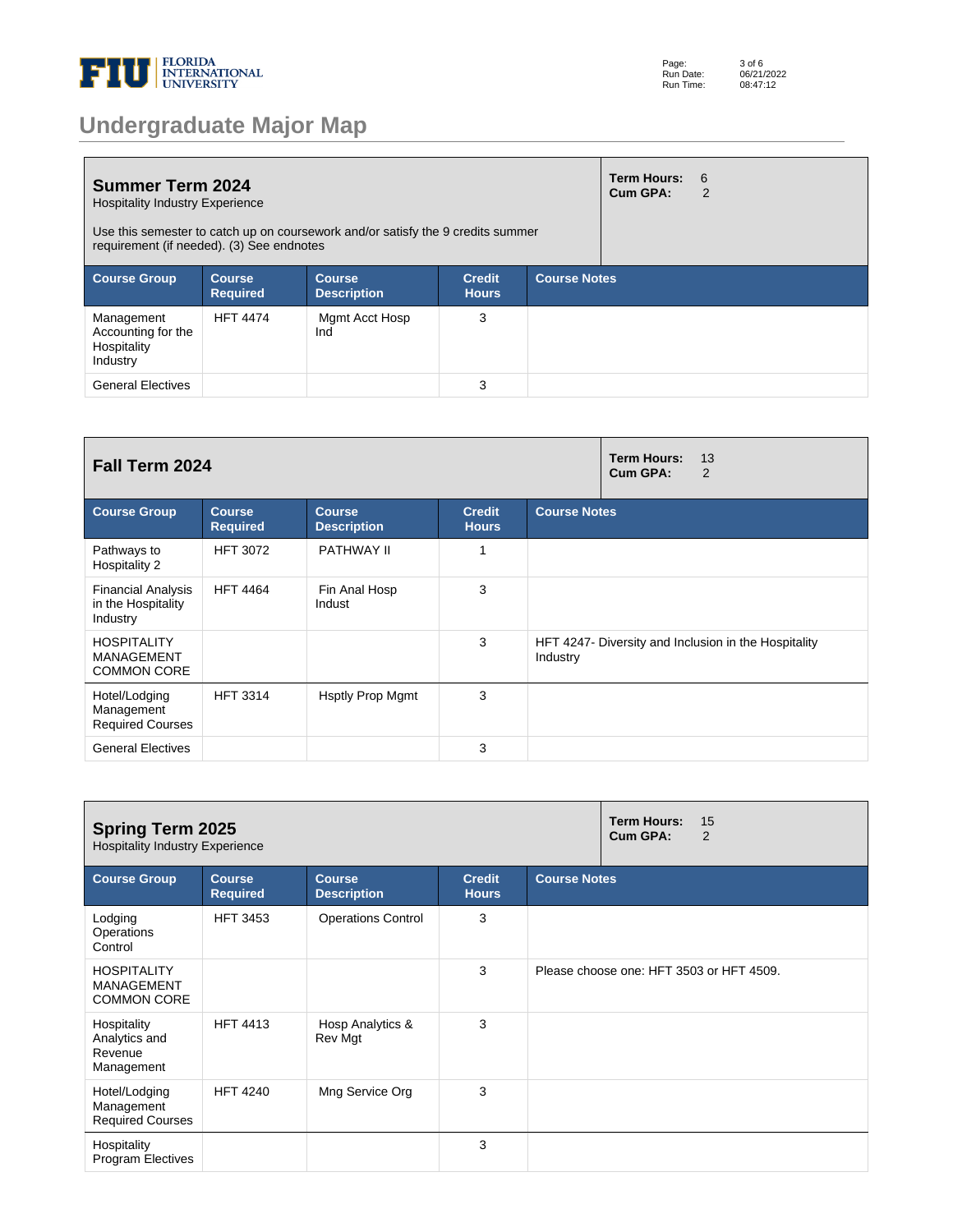

## **Undergraduate Major Map**

Page: Run Date: Run Time: 4 of 6 06/21/2022 08:47:12

| <b>Summer Term 2025</b><br>Use this semester to catch up on coursework and/or satisfy the 9 credits summer<br>requirement (if needed). (3) See endnotes |                                  | <b>Term Hours: 6</b>                |                               |                     |  |
|---------------------------------------------------------------------------------------------------------------------------------------------------------|----------------------------------|-------------------------------------|-------------------------------|---------------------|--|
| <b>Course Group</b>                                                                                                                                     | <b>Course</b><br><b>Required</b> | <b>Course</b><br><b>Description</b> | <b>Credit</b><br><b>Hours</b> | <b>Course Notes</b> |  |
| Hospitality<br><b>Program Electives</b>                                                                                                                 |                                  |                                     | 3                             |                     |  |
| Hospitality<br><b>Program Electives</b>                                                                                                                 |                                  |                                     | 3                             |                     |  |

| Fall Term 2025                                         |                                  | <b>Term Hours:</b><br>13<br>Cum GPA:<br>2 |                               |                     |                                                     |
|--------------------------------------------------------|----------------------------------|-------------------------------------------|-------------------------------|---------------------|-----------------------------------------------------|
| <b>Course Group</b>                                    | <b>Course</b><br><b>Required</b> | <b>Course</b><br><b>Description</b>       | <b>Credit</b><br><b>Hours</b> | <b>Course Notes</b> |                                                     |
| <b>HOSPITALITY</b><br>MANAGEMENT<br><b>COMMON CORE</b> |                                  |                                           | 3                             | or HFT 4545.        | Please choose one: HFT 4295 or HFT 3006 or HFT 3073 |
| Advanced<br>Internship                                 | <b>HFT 4945</b>                  | Adv Intern Hsptly                         |                               |                     |                                                     |
| Hotel/Lodging<br>Management<br><b>Required Courses</b> | <b>HFT 4508</b>                  | <b>Group Business</b><br>Sales/Svs        | 3                             |                     |                                                     |
| Hospitality<br><b>Program Electives</b>                |                                  |                                           | 3                             |                     |                                                     |
| Hospitality<br><b>Program Electives</b>                |                                  |                                           | 3                             |                     |                                                     |

| <b>Spring Term 2026</b>                 |                                  |                                     |                               |                     | <b>Term Hours: 6</b><br>Cum GPA: | 2 |
|-----------------------------------------|----------------------------------|-------------------------------------|-------------------------------|---------------------|----------------------------------|---|
| <b>Course Group</b>                     | <b>Course</b><br><b>Required</b> | <b>Course</b><br><b>Description</b> | <b>Credit</b><br><b>Hours</b> | <b>Course Notes</b> |                                  |   |
| Hospitality<br><b>Program Electives</b> |                                  |                                     | 3                             |                     |                                  |   |
| Hospitality<br><b>Program Electives</b> |                                  |                                     | 3                             |                     |                                  |   |

| <b>Summer Term 2026</b><br>Use this semester to catch up on coursework and/or satisfy the 9 credits summer<br>requirement (if needed). (3) See endnotes |  |
|---------------------------------------------------------------------------------------------------------------------------------------------------------|--|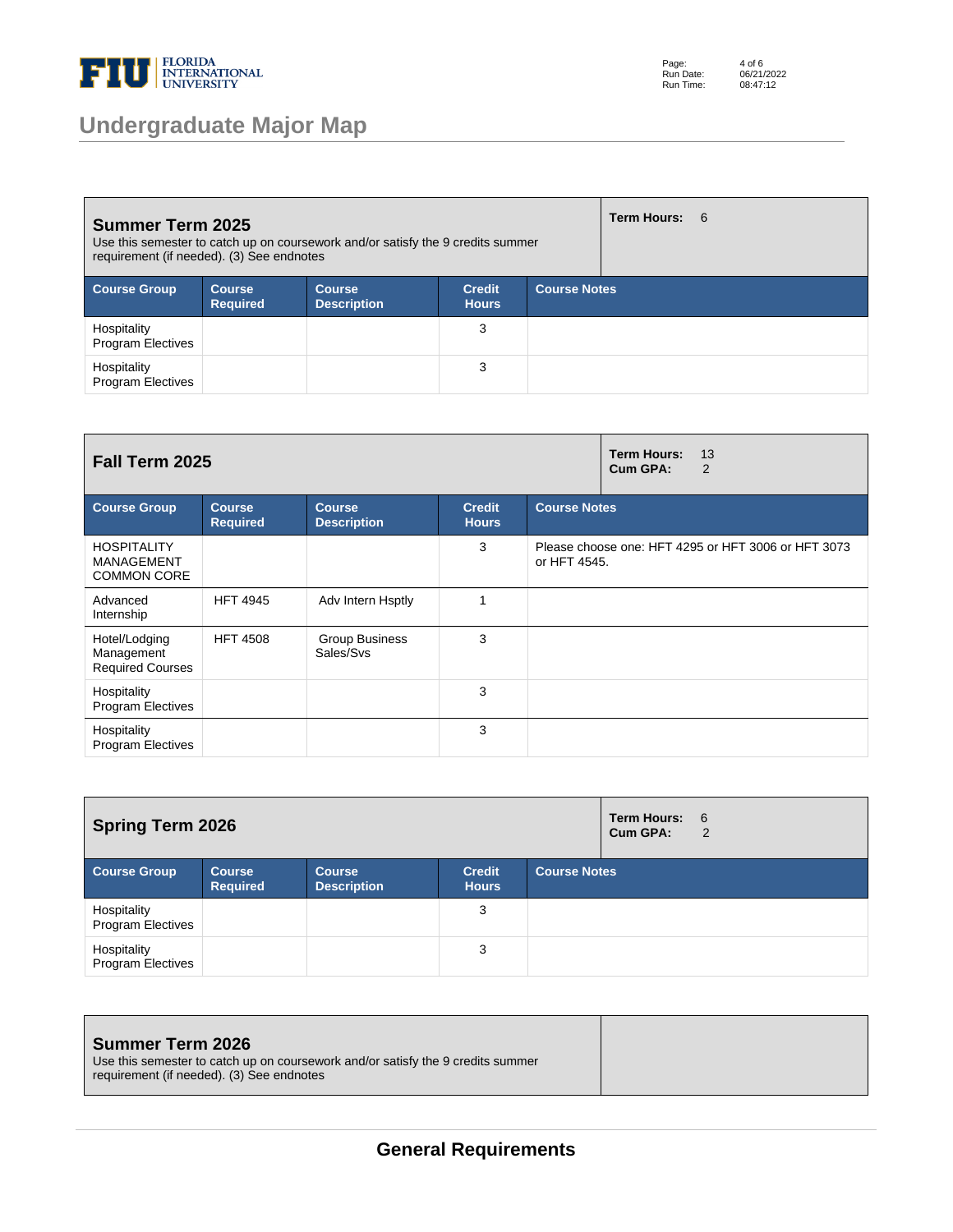

### **Undergraduate Major Map**

\*Critical Indicator is the minimum grade indicated in specific courses to demonstrate proficiency and progress in major. Earning less than the minimum grade is a trigger for a conversation with advisor\*

#### GENERAL UNIVERSITY REQUIREMENTS

See your Panther Degree Audit (PDA) for a real-time update on your academic career progress and additional information on University and major requirements at http://my.fiu.edu.

(1) UCC: Students must meet the University Core Curriculum (UCC) requirements. For a full list of UCC courses, see http://undergrad.fiu.edu/advising/curriculum.html or speak with your advisor. UCC courses must be taken for a letter grade and may not be taken at other institutions without permission from the Dean of Undergraduate Education.

(2) Global Learning: Freshmen entering FIU Summer B 2010 or later must take at least two Global Learning (GL) designated courses at FIU. See http://goglobal.fiu.edu. Courses must be:

- 1 GL foundation course (from the University Core Curriculum), which must be taken within the first 60 credits.

- 1 GL discipline-specific course (3000/4000 level)

(3) Summer Hours Requirement: All students entering FIU or any university within the State University System (SUS) of Florida with fewer than 60 credit hours are required to earn at least nine credit hours prior to graduation by attending one or more summer terms at a university in the SUS.

(4) Gordon Rule: All Gordon Rule courses (i.e., English Composition, Humanities with Writing, and Quantitative Reasoning) must be completed with a minimum grade of ""C."" This requirement must be fulfilled within the first 60 credits.

(5) Foreign Language Requirement for Graduation (FLENT/FLEX): A student who did not complete two years of the same foreign language in high school or at a post-secondary institution must successfully complete 8-10 credit hours of instruction in one foreign language prior to graduation. Exceptions include appropriate CLEP, AP, IB, TOEFL, or transfer credit. Contact your advisor for more information.

School of Hospitality and Tourism Management Selected Major Requirements:

Industry Experience Requirement: 1300 hours - A total of 1300 documented hours of hospitality/ tourism related practical training work experience is required. This includes 300 hours in HFT 4945 Advanced Internship. A minimum of 800 hours must be completed while enrolled in the degree program at FIU. The Advanced Internship must be track-related and approved by an advisor. Work experience documentation is required. Students with extensive industry management experience may apply for a waiver of the 1000 hour work experience and Advanced Internship.

Hospitality Management offers 6 majors and the option of a general Hospitality major. If one of the 6 majors is chosen, 4 specific major courses are required and 2 major related electives. If the general hospitality option is chosen, the electives may be chosen from any of the courses offered in our program. Students who do not take any of the 6 lower division prerequisites prior to transferring into FIU with 60 credits, will need to take 6 additional credits of major electives if a major is selected.

The 6 majors are:

Beverage Management